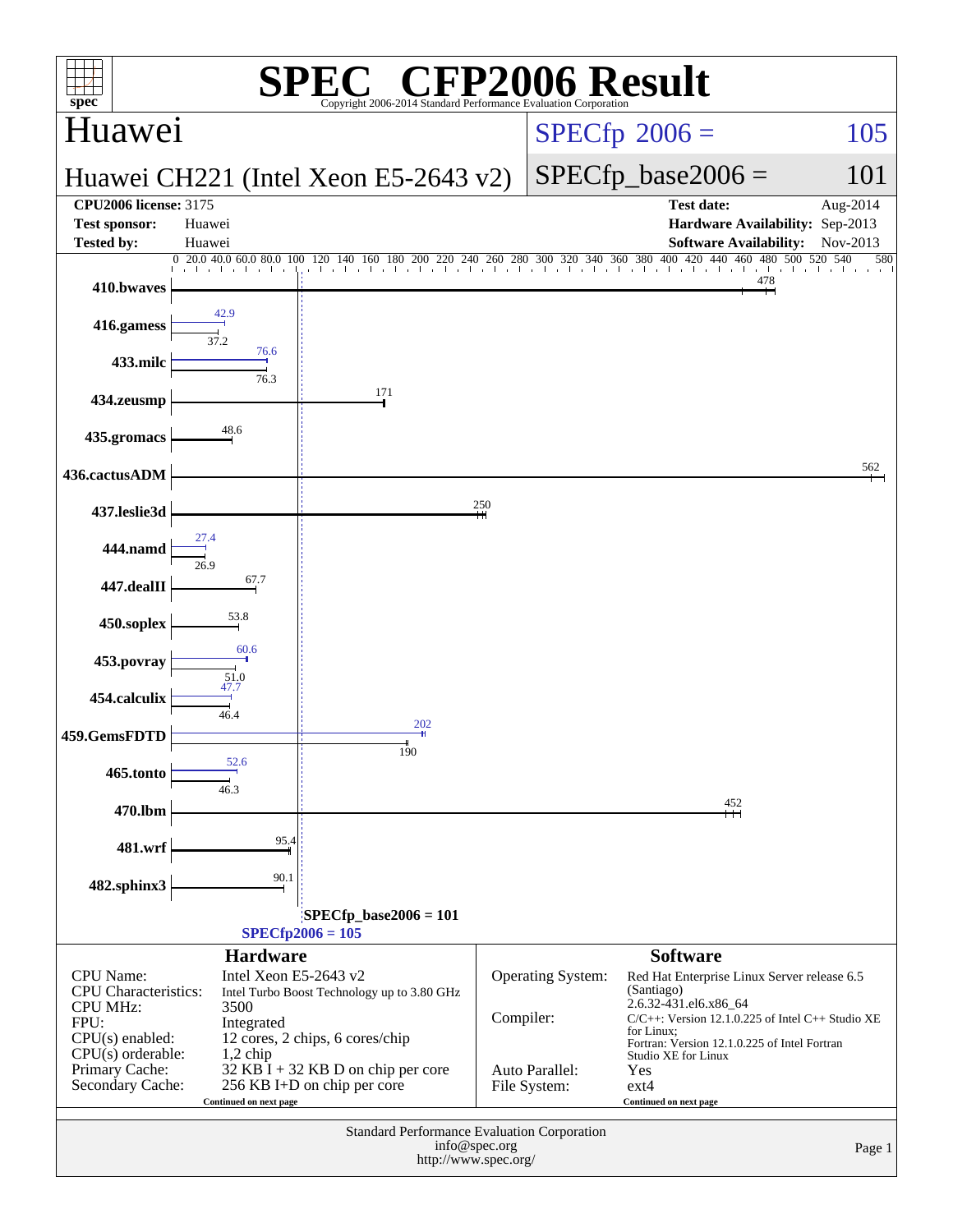

#### Huawei

## $SPECfp2006 = 105$  $SPECfp2006 = 105$

 $SPECfp\_base2006 = 101$ 

Huawei CH221 (Intel Xeon E5-2643 v2)

**[CPU2006 license:](http://www.spec.org/auto/cpu2006/Docs/result-fields.html#CPU2006license)** 3175 **[Test date:](http://www.spec.org/auto/cpu2006/Docs/result-fields.html#Testdate)** Aug-2014 **[Test sponsor:](http://www.spec.org/auto/cpu2006/Docs/result-fields.html#Testsponsor)** Huawei **[Hardware Availability:](http://www.spec.org/auto/cpu2006/Docs/result-fields.html#HardwareAvailability)** Sep-2013 **[Tested by:](http://www.spec.org/auto/cpu2006/Docs/result-fields.html#Testedby)** Huawei **[Software Availability:](http://www.spec.org/auto/cpu2006/Docs/result-fields.html#SoftwareAvailability)** Nov-2013 [L3 Cache:](http://www.spec.org/auto/cpu2006/Docs/result-fields.html#L3Cache) 25 MB I+D on chip per chip<br>Other Cache: None [Other Cache:](http://www.spec.org/auto/cpu2006/Docs/result-fields.html#OtherCache) [Memory:](http://www.spec.org/auto/cpu2006/Docs/result-fields.html#Memory) 256 GB (16 x 16 GB 2Rx4 PC3-14900R-13, ECC) [Disk Subsystem:](http://www.spec.org/auto/cpu2006/Docs/result-fields.html#DiskSubsystem) 1 X 300 GB SAS 10000 RPM [Other Hardware:](http://www.spec.org/auto/cpu2006/Docs/result-fields.html#OtherHardware) None [System State:](http://www.spec.org/auto/cpu2006/Docs/result-fields.html#SystemState) Run level 3 (multi-user)<br>Base Pointers: 64-bit [Base Pointers:](http://www.spec.org/auto/cpu2006/Docs/result-fields.html#BasePointers) [Peak Pointers:](http://www.spec.org/auto/cpu2006/Docs/result-fields.html#PeakPointers) 32/64-bit [Other Software:](http://www.spec.org/auto/cpu2006/Docs/result-fields.html#OtherSoftware) None

| <b>Results Table</b>   |                                                                                                          |              |                |       |                |       |                |              |                |              |                |              |
|------------------------|----------------------------------------------------------------------------------------------------------|--------------|----------------|-------|----------------|-------|----------------|--------------|----------------|--------------|----------------|--------------|
|                        | <b>Base</b>                                                                                              |              |                |       |                |       | <b>Peak</b>    |              |                |              |                |              |
| <b>Benchmark</b>       | <b>Seconds</b>                                                                                           | <b>Ratio</b> | <b>Seconds</b> | Ratio | <b>Seconds</b> | Ratio | <b>Seconds</b> | <b>Ratio</b> | <b>Seconds</b> | <b>Ratio</b> | <b>Seconds</b> | <b>Ratio</b> |
| 410.bwayes             | 29.6                                                                                                     | 459          | 28.0           | 485   | 28.4           | 478   | 29.6           | 459          | 28.0           | 485          | 28.4           | 478          |
| $416$ .gamess          | 526                                                                                                      | 37.2         | 526            | 37.2  | 526            | 37.2  | 457            | 42.9         | 461            | 42.5         | 457            | 42.9         |
| $433$ .milc            | 120                                                                                                      | 76.3         | 120            | 76.3  | 120            | 76.2  | <b>120</b>     | 76.6         | 120            | 76.6         | 120            | 76.7         |
| 434.zeusmp             | 53.0                                                                                                     | 172          | 53.4           | 170   | 53.2           | 171   | 53.0           | 172          | 53.4           | 170          | 53.2           | 171          |
| $435.$ gromacs         | 147                                                                                                      | 48.7         | 147            | 48.6  | 147            | 48.6  | 147            | 48.7         | 147            | 48.6         | 147            | 48.6         |
| 436.cactusADM          | 21.2                                                                                                     | 562          | 20.8           | 573   | 21.2           | 562   | 21.2           | 562          | 20.8           | 573          | 21.2           | 562          |
| 437.leslie3d           | 37.2                                                                                                     | 252          | 37.6           | 250   | 38.2           | 246   | 37.2           | 252          | 37.6           | <b>250</b>   | 38.2           | 246          |
| 444.namd               | 298                                                                                                      | 26.9         | 298            | 27.0  | 298            | 26.9  | 293            | 27.4         | 293            | 27.4         | 293            | 27.4         |
| $ 447 \text{.}$ dealII | 169                                                                                                      | 67.7         | 169            | 67.7  | 169            | 67.7  | 169            | 67.7         | 169            | 67.7         | 169            | 67.7         |
| $450$ .soplex          | 155                                                                                                      | 53.9         | 155            | 53.8  | 155            | 53.8  | 155            | 53.9         | 155            | 53.8         | 155            | 53.8         |
| $453$ .povray          | 105                                                                                                      | 50.9         | 104            | 51.1  | 104            | 51.0  | 87.8           | 60.6         | 88.6           | 60.1         | 86.7           | 61.3         |
| $454$ .calculix        | 178                                                                                                      | 46.4         | 178            | 46.3  | 178            | 46.4  | 173            | 47.7         | 173            | 47.8         | 173            | 47.7         |
| 459.GemsFDTD           | 56.2                                                                                                     | 189          | 55.8           | 190   | 55.8           | 190   | 52.1           | 204          | 52.7           | 201          | 52.5           | 202          |
| $465$ .tonto           | 213                                                                                                      | 46.3         | 213            | 46.2  | 213            | 46.3  | 187            | 52.7         | 187            | 52.6         | 188            | 52.4         |
| 470.1bm                | 30.0                                                                                                     | 458          | 30.8           | 446   | 30.4           | 452   | 30.0           | 458          | 30.8           | 446          | 30.4           | 452          |
| $ 481$ .wrf            | 117                                                                                                      | 95.4         | 119            | 94.2  | 117            | 95.6  | 117            | 95.4         | 119            | 94.2         | 117            | 95.6         |
| $482$ .sphinx $3$      | 216                                                                                                      | 90.3         | 216            | 90.1  | 216            | 90.1  | 216            | 90.3         | 216            | 90.1         | 216            | 90.1         |
|                        | Results appear in the order in which they were run. Bold underlined text indicates a median measurement. |              |                |       |                |       |                |              |                |              |                |              |

#### **[Operating System Notes](http://www.spec.org/auto/cpu2006/Docs/result-fields.html#OperatingSystemNotes)**

Stack size set to unlimited using "ulimit -s unlimited"

#### **[Platform Notes](http://www.spec.org/auto/cpu2006/Docs/result-fields.html#PlatformNotes)**

 BIOS configuration: Set Power Efficiency Mode to Custom Set Hyper-Threading to Disabled Baseboard Management Controller used to adjust the fan speed to 100% Sysinfo program /spec/config/sysinfo.rev6800 \$Rev: 6800 \$ \$Date:: 2011-10-11 #\$ 6f2ebdff5032aaa42e583f96b07f99d3 running on RHEL Sat Aug 9 14:02:23 2014

 This section contains SUT (System Under Test) info as seen by some common utilities. To remove or add to this section, see: Continued on next page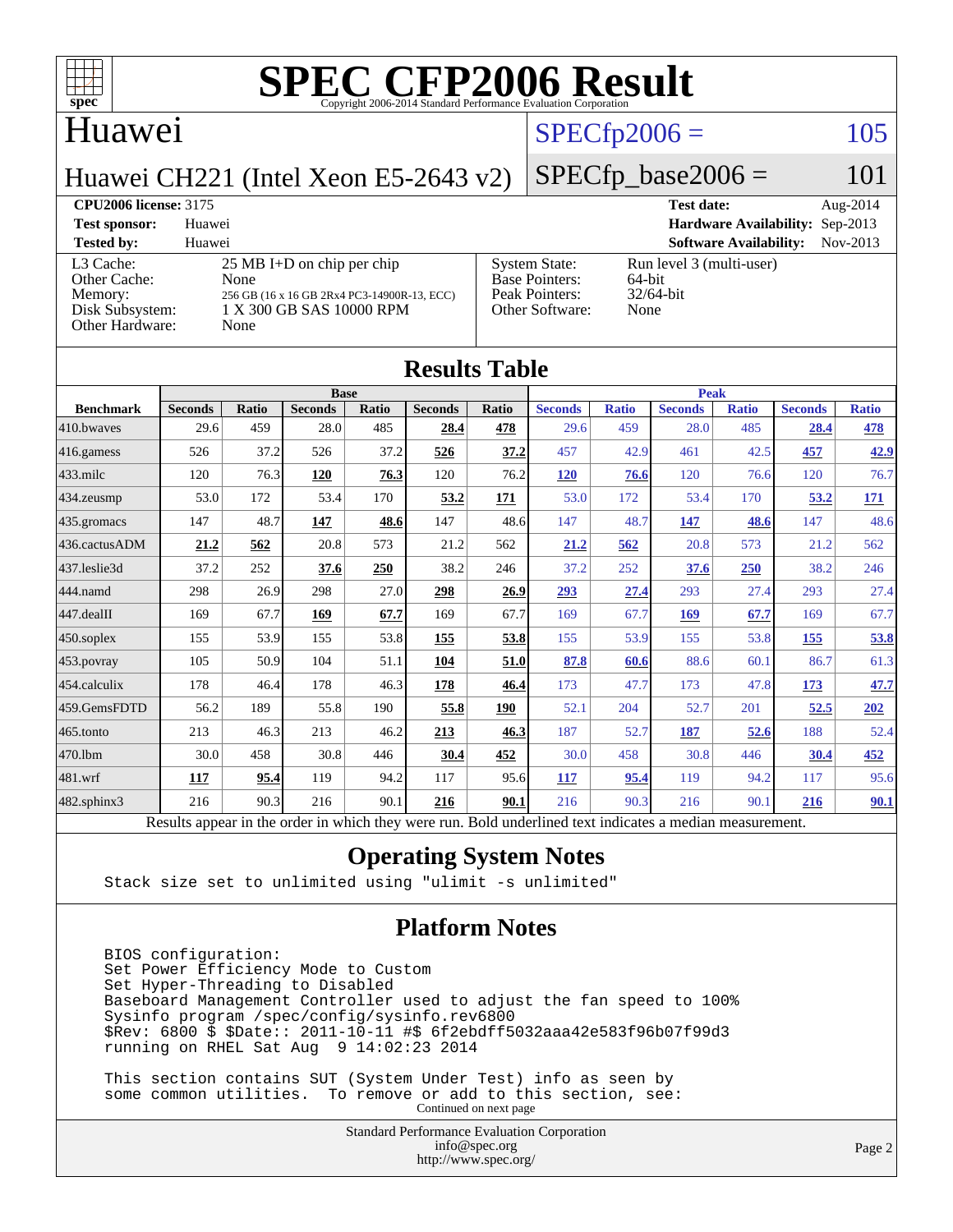

#### Huawei

 $SPECTp2006 = 105$ 

Huawei CH221 (Intel Xeon E5-2643 v2)  $SPECTp\_base2006 = 101$ 

**[Tested by:](http://www.spec.org/auto/cpu2006/Docs/result-fields.html#Testedby)** Huawei **[Software Availability:](http://www.spec.org/auto/cpu2006/Docs/result-fields.html#SoftwareAvailability)** Nov-2013

**[CPU2006 license:](http://www.spec.org/auto/cpu2006/Docs/result-fields.html#CPU2006license)** 3175 **[Test date:](http://www.spec.org/auto/cpu2006/Docs/result-fields.html#Testdate)** Aug-2014 **[Test sponsor:](http://www.spec.org/auto/cpu2006/Docs/result-fields.html#Testsponsor)** Huawei **[Hardware Availability:](http://www.spec.org/auto/cpu2006/Docs/result-fields.html#HardwareAvailability)** Sep-2013

#### **[Platform Notes \(Continued\)](http://www.spec.org/auto/cpu2006/Docs/result-fields.html#PlatformNotes)**

 <http://www.spec.org/cpu2006/Docs/config.html#sysinfo> From /proc/cpuinfo model name : Intel(R) Xeon(R) CPU E5-2643 v2 @ 3.50GHz 2 "physical id"s (chips) 12 "processors" cores, siblings (Caution: counting these is hw and system dependent. The following excerpts from /proc/cpuinfo might not be reliable. Use with caution.) cpu cores : 6<br>siblings : 6 siblings physical 0: cores 2 3 4 8 9 10 physical 1: cores 2 3 4 8 9 10 cache size : 25600 KB From /proc/meminfo<br>MemTotal:

264478184 kB HugePages\_Total: 0<br>Hugepagesize: 2048 kB Hugepagesize:

 /usr/bin/lsb\_release -d Red Hat Enterprise Linux Server release 6.5 (Santiago)

 From /etc/\*release\* /etc/\*version\* redhat-release: Red Hat Enterprise Linux Server release 6.5 (Santiago) system-release: Red Hat Enterprise Linux Server release 6.5 (Santiago) system-release-cpe: cpe:/o:redhat:enterprise\_linux:6server:ga:server

 uname -a: Linux RHEL 2.6.32-431.el6.x86\_64 #1 SMP Sun Nov 10 22:19:54 EST 2013 x86\_64 x86\_64 x86\_64 GNU/Linux

run-level 3 Aug 7 20:44

 SPEC is set to: /spec Filesystem Type Size Used-Avail-Use%-Mounted-on-<br>  $\sqrt{2}$  /dev/sda2 ext4 265G 22G 230G 9%-/ /dev/sda2 ext4 265G 22G 230G 9% /

 Additional information from dmidecode: Memory: 2x Hynix HMT42GR7AFR4C-RD 16 GB 1867 MHz 2 rank 8x Samsung M393B2G70DB0-CMA 16 GB 1867 MHz 2 rank 6x Samsung M393B2G70QH0-CMA 16 GB 1867 MHz 2 rank

(End of data from sysinfo program)

#### **[General Notes](http://www.spec.org/auto/cpu2006/Docs/result-fields.html#GeneralNotes)**

Environment variables set by runspec before the start of the run: KMP\_AFFINITY = "granularity=fine,compact,0,1" LD\_LIBRARY\_PATH = "/spec/libs/32:/spec/libs/64" Continued on next page

> Standard Performance Evaluation Corporation [info@spec.org](mailto:info@spec.org) <http://www.spec.org/>

Page 3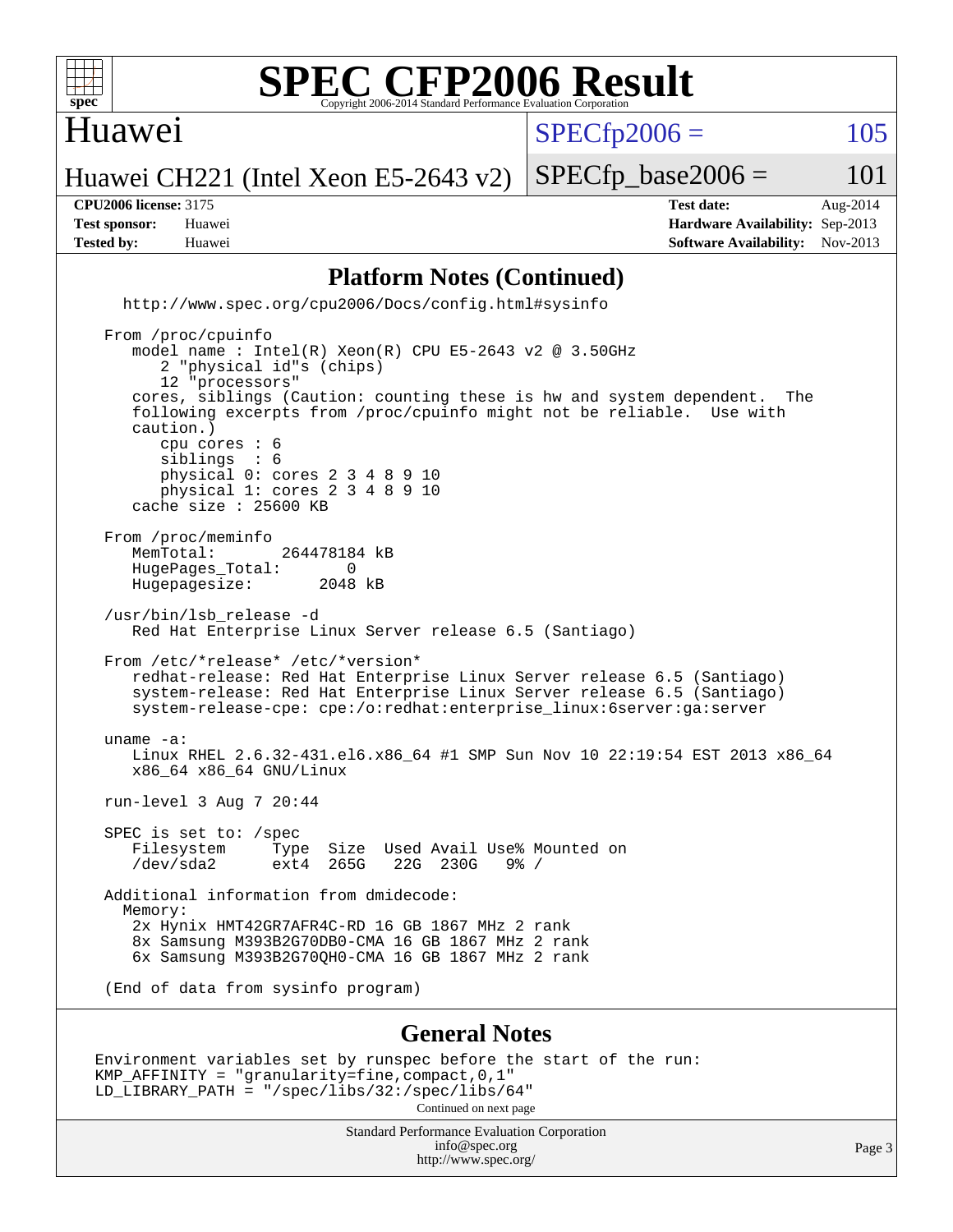

#### Huawei

 $SPECTp2006 = 105$ 

#### Huawei CH221 (Intel Xeon E5-2643 v2)

**[CPU2006 license:](http://www.spec.org/auto/cpu2006/Docs/result-fields.html#CPU2006license)** 3175 **[Test date:](http://www.spec.org/auto/cpu2006/Docs/result-fields.html#Testdate)** Aug-2014 **[Test sponsor:](http://www.spec.org/auto/cpu2006/Docs/result-fields.html#Testsponsor)** Huawei **[Hardware Availability:](http://www.spec.org/auto/cpu2006/Docs/result-fields.html#HardwareAvailability)** Sep-2013 **[Tested by:](http://www.spec.org/auto/cpu2006/Docs/result-fields.html#Testedby)** Huawei **[Software Availability:](http://www.spec.org/auto/cpu2006/Docs/result-fields.html#SoftwareAvailability)** Nov-2013

 $SPECTp\_base2006 = 101$ 

#### **[General Notes \(Continued\)](http://www.spec.org/auto/cpu2006/Docs/result-fields.html#GeneralNotes)**

OMP NUM THREADS = "12"

 Binaries compiled on a system with 2 x Xeon X5645 CPU + 16GB memory using RHEL 6.1 Transparent Huge Pages enabled with: echo always > /sys/kernel/mm/redhat\_transparent\_hugepage/enabled

**[Base Compiler Invocation](http://www.spec.org/auto/cpu2006/Docs/result-fields.html#BaseCompilerInvocation)**

[C benchmarks](http://www.spec.org/auto/cpu2006/Docs/result-fields.html#Cbenchmarks):  $\text{icc}$   $-\text{m64}$ 

[C++ benchmarks:](http://www.spec.org/auto/cpu2006/Docs/result-fields.html#CXXbenchmarks) [icpc -m64](http://www.spec.org/cpu2006/results/res2014q3/cpu2006-20140820-30971.flags.html#user_CXXbase_intel_icpc_64bit_bedb90c1146cab66620883ef4f41a67e)

[Fortran benchmarks](http://www.spec.org/auto/cpu2006/Docs/result-fields.html#Fortranbenchmarks): [ifort -m64](http://www.spec.org/cpu2006/results/res2014q3/cpu2006-20140820-30971.flags.html#user_FCbase_intel_ifort_64bit_ee9d0fb25645d0210d97eb0527dcc06e)

[Benchmarks using both Fortran and C](http://www.spec.org/auto/cpu2006/Docs/result-fields.html#BenchmarksusingbothFortranandC):<br>icc -m64 ifort -m64  $-m64$  ifort  $-m64$ 

### **[Base Portability Flags](http://www.spec.org/auto/cpu2006/Docs/result-fields.html#BasePortabilityFlags)**

|                                              | 410.bwaves: -DSPEC CPU LP64                 |  |                                                                |
|----------------------------------------------|---------------------------------------------|--|----------------------------------------------------------------|
|                                              | 416.gamess: -DSPEC_CPU_LP64                 |  |                                                                |
|                                              | 433.milc: -DSPEC CPU LP64                   |  |                                                                |
|                                              | 434.zeusmp: - DSPEC_CPU_LP64                |  |                                                                |
|                                              | 435.gromacs: -DSPEC_CPU_LP64 -nofor_main    |  |                                                                |
| 436.cactusADM: - DSPEC CPU LP64 - nofor main |                                             |  |                                                                |
|                                              | 437.leslie3d: -DSPEC CPU LP64               |  |                                                                |
|                                              | 444.namd: - DSPEC CPU LP64                  |  |                                                                |
|                                              | 447.dealII: -DSPEC CPU LP64                 |  |                                                                |
|                                              | 450.soplex: -DSPEC_CPU_LP64                 |  |                                                                |
|                                              | 453.povray: -DSPEC_CPU_LP64                 |  |                                                                |
|                                              | 454.calculix: - DSPEC CPU LP64 - nofor main |  |                                                                |
| 459. GemsFDTD: - DSPEC CPU LP64              |                                             |  |                                                                |
|                                              | 465.tonto: - DSPEC CPU LP64                 |  |                                                                |
|                                              | 470.1bm: - DSPEC CPU LP64                   |  |                                                                |
|                                              |                                             |  | 481.wrf: -DSPEC CPU_LP64 -DSPEC_CPU_CASE_FLAG -DSPEC_CPU_LINUX |
|                                              | 482.sphinx3: -DSPEC_CPU_LP64                |  |                                                                |
|                                              |                                             |  |                                                                |

#### **[Base Optimization Flags](http://www.spec.org/auto/cpu2006/Docs/result-fields.html#BaseOptimizationFlags)**

[C benchmarks](http://www.spec.org/auto/cpu2006/Docs/result-fields.html#Cbenchmarks):

[-xAVX](http://www.spec.org/cpu2006/results/res2014q3/cpu2006-20140820-30971.flags.html#user_CCbase_f-xAVX) [-ipo](http://www.spec.org/cpu2006/results/res2014q3/cpu2006-20140820-30971.flags.html#user_CCbase_f-ipo) [-O3](http://www.spec.org/cpu2006/results/res2014q3/cpu2006-20140820-30971.flags.html#user_CCbase_f-O3) [-no-prec-div](http://www.spec.org/cpu2006/results/res2014q3/cpu2006-20140820-30971.flags.html#user_CCbase_f-no-prec-div) [-static](http://www.spec.org/cpu2006/results/res2014q3/cpu2006-20140820-30971.flags.html#user_CCbase_f-static) [-parallel](http://www.spec.org/cpu2006/results/res2014q3/cpu2006-20140820-30971.flags.html#user_CCbase_f-parallel) [-opt-prefetch](http://www.spec.org/cpu2006/results/res2014q3/cpu2006-20140820-30971.flags.html#user_CCbase_f-opt-prefetch) [-ansi-alias](http://www.spec.org/cpu2006/results/res2014q3/cpu2006-20140820-30971.flags.html#user_CCbase_f-ansi-alias)

Continued on next page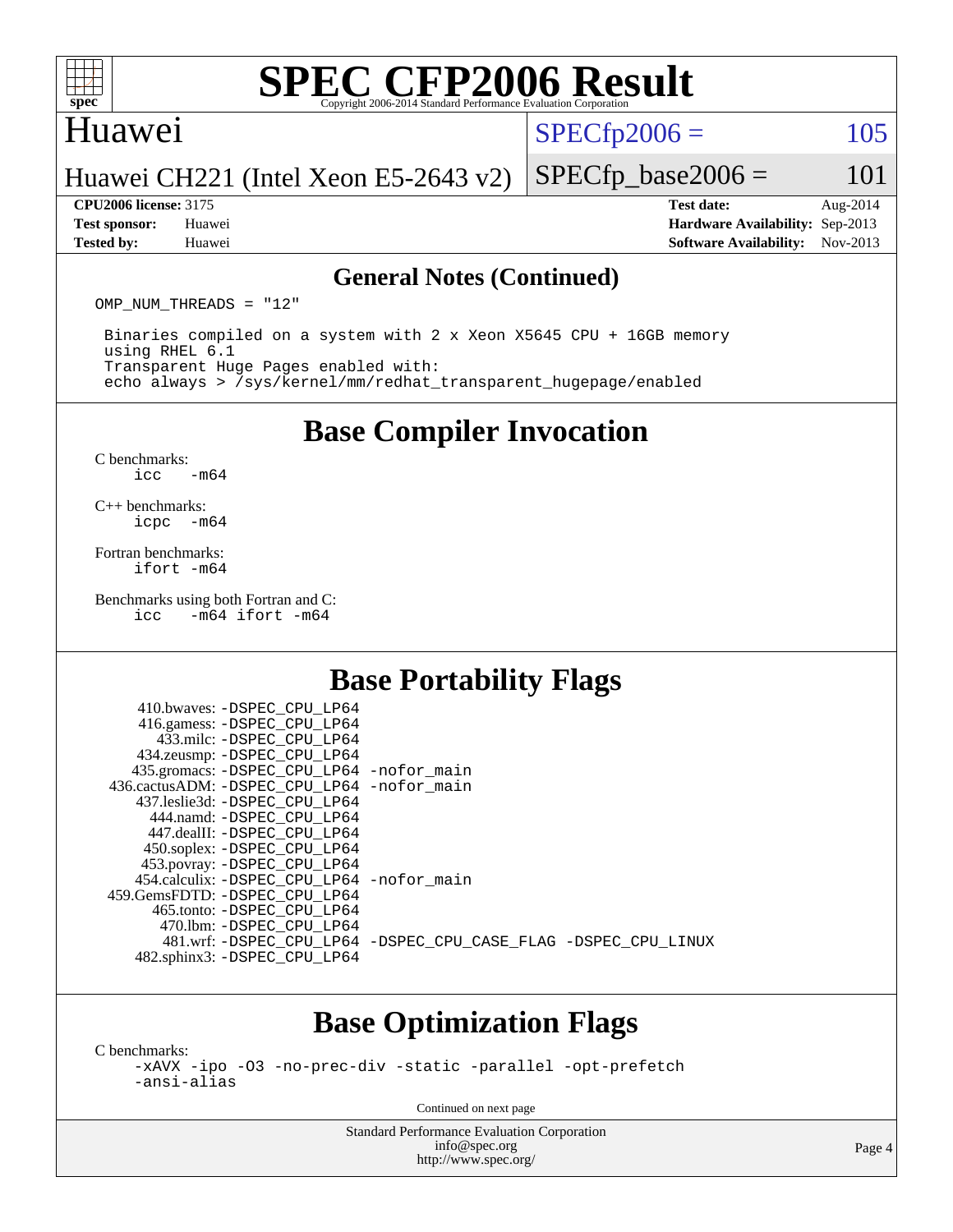

## Huawei

 $SPECTp2006 = 105$ 

Huawei CH221 (Intel Xeon E5-2643 v2)

**[CPU2006 license:](http://www.spec.org/auto/cpu2006/Docs/result-fields.html#CPU2006license)** 3175 **[Test date:](http://www.spec.org/auto/cpu2006/Docs/result-fields.html#Testdate)** Aug-2014 **[Test sponsor:](http://www.spec.org/auto/cpu2006/Docs/result-fields.html#Testsponsor)** Huawei **[Hardware Availability:](http://www.spec.org/auto/cpu2006/Docs/result-fields.html#HardwareAvailability)** Sep-2013 **[Tested by:](http://www.spec.org/auto/cpu2006/Docs/result-fields.html#Testedby)** Huawei **[Software Availability:](http://www.spec.org/auto/cpu2006/Docs/result-fields.html#SoftwareAvailability)** Nov-2013

 $SPECTp\_base2006 = 101$ 

## **[Base Optimization Flags \(Continued\)](http://www.spec.org/auto/cpu2006/Docs/result-fields.html#BaseOptimizationFlags)**

[C++ benchmarks:](http://www.spec.org/auto/cpu2006/Docs/result-fields.html#CXXbenchmarks) [-xAVX](http://www.spec.org/cpu2006/results/res2014q3/cpu2006-20140820-30971.flags.html#user_CXXbase_f-xAVX) [-ipo](http://www.spec.org/cpu2006/results/res2014q3/cpu2006-20140820-30971.flags.html#user_CXXbase_f-ipo) [-O3](http://www.spec.org/cpu2006/results/res2014q3/cpu2006-20140820-30971.flags.html#user_CXXbase_f-O3) [-no-prec-div](http://www.spec.org/cpu2006/results/res2014q3/cpu2006-20140820-30971.flags.html#user_CXXbase_f-no-prec-div) [-static](http://www.spec.org/cpu2006/results/res2014q3/cpu2006-20140820-30971.flags.html#user_CXXbase_f-static) [-opt-prefetch](http://www.spec.org/cpu2006/results/res2014q3/cpu2006-20140820-30971.flags.html#user_CXXbase_f-opt-prefetch) [-ansi-alias](http://www.spec.org/cpu2006/results/res2014q3/cpu2006-20140820-30971.flags.html#user_CXXbase_f-ansi-alias) [Fortran benchmarks](http://www.spec.org/auto/cpu2006/Docs/result-fields.html#Fortranbenchmarks): [-xAVX](http://www.spec.org/cpu2006/results/res2014q3/cpu2006-20140820-30971.flags.html#user_FCbase_f-xAVX) [-ipo](http://www.spec.org/cpu2006/results/res2014q3/cpu2006-20140820-30971.flags.html#user_FCbase_f-ipo) [-O3](http://www.spec.org/cpu2006/results/res2014q3/cpu2006-20140820-30971.flags.html#user_FCbase_f-O3) [-no-prec-div](http://www.spec.org/cpu2006/results/res2014q3/cpu2006-20140820-30971.flags.html#user_FCbase_f-no-prec-div) [-static](http://www.spec.org/cpu2006/results/res2014q3/cpu2006-20140820-30971.flags.html#user_FCbase_f-static) [-parallel](http://www.spec.org/cpu2006/results/res2014q3/cpu2006-20140820-30971.flags.html#user_FCbase_f-parallel) [-opt-prefetch](http://www.spec.org/cpu2006/results/res2014q3/cpu2006-20140820-30971.flags.html#user_FCbase_f-opt-prefetch) [Benchmarks using both Fortran and C](http://www.spec.org/auto/cpu2006/Docs/result-fields.html#BenchmarksusingbothFortranandC):

[-xAVX](http://www.spec.org/cpu2006/results/res2014q3/cpu2006-20140820-30971.flags.html#user_CC_FCbase_f-xAVX) [-ipo](http://www.spec.org/cpu2006/results/res2014q3/cpu2006-20140820-30971.flags.html#user_CC_FCbase_f-ipo) [-O3](http://www.spec.org/cpu2006/results/res2014q3/cpu2006-20140820-30971.flags.html#user_CC_FCbase_f-O3) [-no-prec-div](http://www.spec.org/cpu2006/results/res2014q3/cpu2006-20140820-30971.flags.html#user_CC_FCbase_f-no-prec-div) [-static](http://www.spec.org/cpu2006/results/res2014q3/cpu2006-20140820-30971.flags.html#user_CC_FCbase_f-static) [-parallel](http://www.spec.org/cpu2006/results/res2014q3/cpu2006-20140820-30971.flags.html#user_CC_FCbase_f-parallel) [-opt-prefetch](http://www.spec.org/cpu2006/results/res2014q3/cpu2006-20140820-30971.flags.html#user_CC_FCbase_f-opt-prefetch) [-ansi-alias](http://www.spec.org/cpu2006/results/res2014q3/cpu2006-20140820-30971.flags.html#user_CC_FCbase_f-ansi-alias)

## **[Peak Compiler Invocation](http://www.spec.org/auto/cpu2006/Docs/result-fields.html#PeakCompilerInvocation)**

[C benchmarks](http://www.spec.org/auto/cpu2006/Docs/result-fields.html#Cbenchmarks):  $\frac{1}{2}$ cc  $-\text{m64}$ 

[C++ benchmarks:](http://www.spec.org/auto/cpu2006/Docs/result-fields.html#CXXbenchmarks) [icpc -m64](http://www.spec.org/cpu2006/results/res2014q3/cpu2006-20140820-30971.flags.html#user_CXXpeak_intel_icpc_64bit_bedb90c1146cab66620883ef4f41a67e)

[Fortran benchmarks](http://www.spec.org/auto/cpu2006/Docs/result-fields.html#Fortranbenchmarks): [ifort -m64](http://www.spec.org/cpu2006/results/res2014q3/cpu2006-20140820-30971.flags.html#user_FCpeak_intel_ifort_64bit_ee9d0fb25645d0210d97eb0527dcc06e)

[Benchmarks using both Fortran and C](http://www.spec.org/auto/cpu2006/Docs/result-fields.html#BenchmarksusingbothFortranandC): [icc -m64](http://www.spec.org/cpu2006/results/res2014q3/cpu2006-20140820-30971.flags.html#user_CC_FCpeak_intel_icc_64bit_0b7121f5ab7cfabee23d88897260401c) [ifort -m64](http://www.spec.org/cpu2006/results/res2014q3/cpu2006-20140820-30971.flags.html#user_CC_FCpeak_intel_ifort_64bit_ee9d0fb25645d0210d97eb0527dcc06e)

## **[Peak Portability Flags](http://www.spec.org/auto/cpu2006/Docs/result-fields.html#PeakPortabilityFlags)**

Same as Base Portability Flags

## **[Peak Optimization Flags](http://www.spec.org/auto/cpu2006/Docs/result-fields.html#PeakOptimizationFlags)**

[C benchmarks](http://www.spec.org/auto/cpu2006/Docs/result-fields.html#Cbenchmarks):

 433.milc: [-xAVX](http://www.spec.org/cpu2006/results/res2014q3/cpu2006-20140820-30971.flags.html#user_peakPASS2_CFLAGSPASS2_LDFLAGS433_milc_f-xAVX)(pass 2) [-prof-gen](http://www.spec.org/cpu2006/results/res2014q3/cpu2006-20140820-30971.flags.html#user_peakPASS1_CFLAGSPASS1_LDFLAGS433_milc_prof_gen_e43856698f6ca7b7e442dfd80e94a8fc)(pass 1) [-ipo](http://www.spec.org/cpu2006/results/res2014q3/cpu2006-20140820-30971.flags.html#user_peakPASS2_CFLAGSPASS2_LDFLAGS433_milc_f-ipo)(pass 2) [-O3](http://www.spec.org/cpu2006/results/res2014q3/cpu2006-20140820-30971.flags.html#user_peakPASS2_CFLAGSPASS2_LDFLAGS433_milc_f-O3)(pass 2) [-no-prec-div](http://www.spec.org/cpu2006/results/res2014q3/cpu2006-20140820-30971.flags.html#user_peakPASS2_CFLAGSPASS2_LDFLAGS433_milc_f-no-prec-div)(pass 2) [-prof-use](http://www.spec.org/cpu2006/results/res2014q3/cpu2006-20140820-30971.flags.html#user_peakPASS2_CFLAGSPASS2_LDFLAGS433_milc_prof_use_bccf7792157ff70d64e32fe3e1250b55)(pass 2) [-static](http://www.spec.org/cpu2006/results/res2014q3/cpu2006-20140820-30971.flags.html#user_peakOPTIMIZE433_milc_f-static) [-auto-ilp32](http://www.spec.org/cpu2006/results/res2014q3/cpu2006-20140820-30971.flags.html#user_peakCOPTIMIZE433_milc_f-auto-ilp32) [-ansi-alias](http://www.spec.org/cpu2006/results/res2014q3/cpu2006-20140820-30971.flags.html#user_peakCOPTIMIZE433_milc_f-ansi-alias)

 $470.$ lbm: basepeak = yes

482.sphinx3: basepeak = yes

[C++ benchmarks:](http://www.spec.org/auto/cpu2006/Docs/result-fields.html#CXXbenchmarks)

444.namd:  $-xAVX(pass 2)$  $-xAVX(pass 2)$  [-prof-gen](http://www.spec.org/cpu2006/results/res2014q3/cpu2006-20140820-30971.flags.html#user_peakPASS1_CXXFLAGSPASS1_LDFLAGS444_namd_prof_gen_e43856698f6ca7b7e442dfd80e94a8fc)(pass 1) [-ipo](http://www.spec.org/cpu2006/results/res2014q3/cpu2006-20140820-30971.flags.html#user_peakPASS2_CXXFLAGSPASS2_LDFLAGS444_namd_f-ipo)(pass 2) [-O3](http://www.spec.org/cpu2006/results/res2014q3/cpu2006-20140820-30971.flags.html#user_peakPASS2_CXXFLAGSPASS2_LDFLAGS444_namd_f-O3)(pass 2) [-no-prec-div](http://www.spec.org/cpu2006/results/res2014q3/cpu2006-20140820-30971.flags.html#user_peakPASS2_CXXFLAGSPASS2_LDFLAGS444_namd_f-no-prec-div)(pass 2) [-prof-use](http://www.spec.org/cpu2006/results/res2014q3/cpu2006-20140820-30971.flags.html#user_peakPASS2_CXXFLAGSPASS2_LDFLAGS444_namd_prof_use_bccf7792157ff70d64e32fe3e1250b55)(pass 2) [-fno-alias](http://www.spec.org/cpu2006/results/res2014q3/cpu2006-20140820-30971.flags.html#user_peakCXXOPTIMIZEOPTIMIZE444_namd_f-no-alias_694e77f6c5a51e658e82ccff53a9e63a) [-auto-ilp32](http://www.spec.org/cpu2006/results/res2014q3/cpu2006-20140820-30971.flags.html#user_peakCXXOPTIMIZE444_namd_f-auto-ilp32)

Continued on next page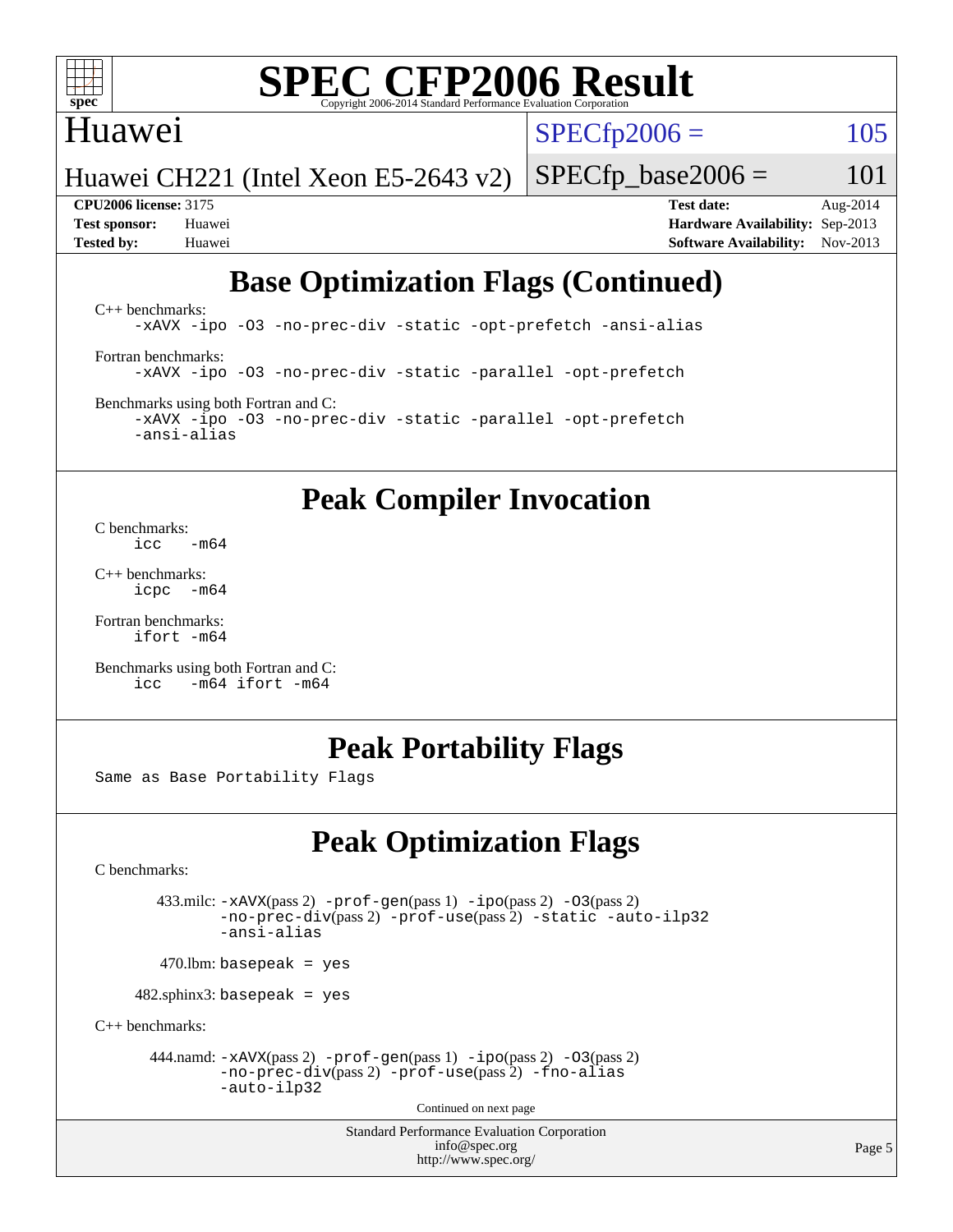

Huawei

 $SPECTp2006 = 105$ 

Huawei CH221 (Intel Xeon E5-2643 v2)

 $SPECTp\_base2006 = 101$ **[CPU2006 license:](http://www.spec.org/auto/cpu2006/Docs/result-fields.html#CPU2006license)** 3175 **[Test date:](http://www.spec.org/auto/cpu2006/Docs/result-fields.html#Testdate)** Aug-2014 **[Test sponsor:](http://www.spec.org/auto/cpu2006/Docs/result-fields.html#Testsponsor)** Huawei **[Hardware Availability:](http://www.spec.org/auto/cpu2006/Docs/result-fields.html#HardwareAvailability)** Sep-2013 **[Tested by:](http://www.spec.org/auto/cpu2006/Docs/result-fields.html#Testedby)** Huawei **[Software Availability:](http://www.spec.org/auto/cpu2006/Docs/result-fields.html#SoftwareAvailability)** Nov-2013

## **[Peak Optimization Flags \(Continued\)](http://www.spec.org/auto/cpu2006/Docs/result-fields.html#PeakOptimizationFlags)**

```
 447.dealII: basepeak = yes
         450.soplex: basepeak = yes
          453.povray: -xAVX(pass 2) -prof-gen(pass 1) -ipo(pass 2) -O3(pass 2)
                   -no-prec-div(pass 2) -prof-use(pass 2) -unroll4 -ansi-alias
   Fortran benchmarks: 
        410.bwaves: basepeak = yes 416.gamess: -xAVX(pass 2) -prof-gen(pass 1) -ipo(pass 2) -O3(pass 2)
                   -no-prec-div(pass 2) -prof-use(pass 2) -unroll2
                   -inline-level=0 -scalar-rep- -static
         434.zeusmp: basepeak = yes
         437.leslie3d: basepeak = yes
     459.GemsFDTD: -xAVX(pass 2) -prof-gen(pass 1) -ipo(pass 2) -O3(pass 2)
                   -no-prec-div(pass 2) -prof-use(pass 2) -unroll2
                   -inline-level=0 -opt-prefetch -parallel
           465.tonto: -xAVX(pass 2) -prof-gen(pass 1) -ipo(pass 2) -O3(pass 2)
                   -no-prec-div(pass 2) -prof-use(pass 2) -inline-calloc
                   -opt-malloc-options=3 -auto -unroll4
   Benchmarks using both Fortran and C: 
        435.gromacs: basepeak = yes
    436.cactusADM:basepeak = yes 454.calculix: -xAVX -ipo -O3 -no-prec-div -auto-ilp32 -ansi-alias
            481.wrf: basepeak = yes
                         The flags files that were used to format this result can be browsed at
http://www.spec.org/cpu2006/flags/Intel-ic12.1-official-linux64.20120425.html
http://www.spec.org/cpu2006/flags/Huawei-Platform-Settings-V1.0-IVB-RevG.html
                             You can also download the XML flags sources by saving the following links:
http://www.spec.org/cpu2006/flags/Intel-ic12.1-official-linux64.20120425.xml
http://www.spec.org/cpu2006/flags/Huawei-Platform-Settings-V1.0-IVB-RevG.xml
```